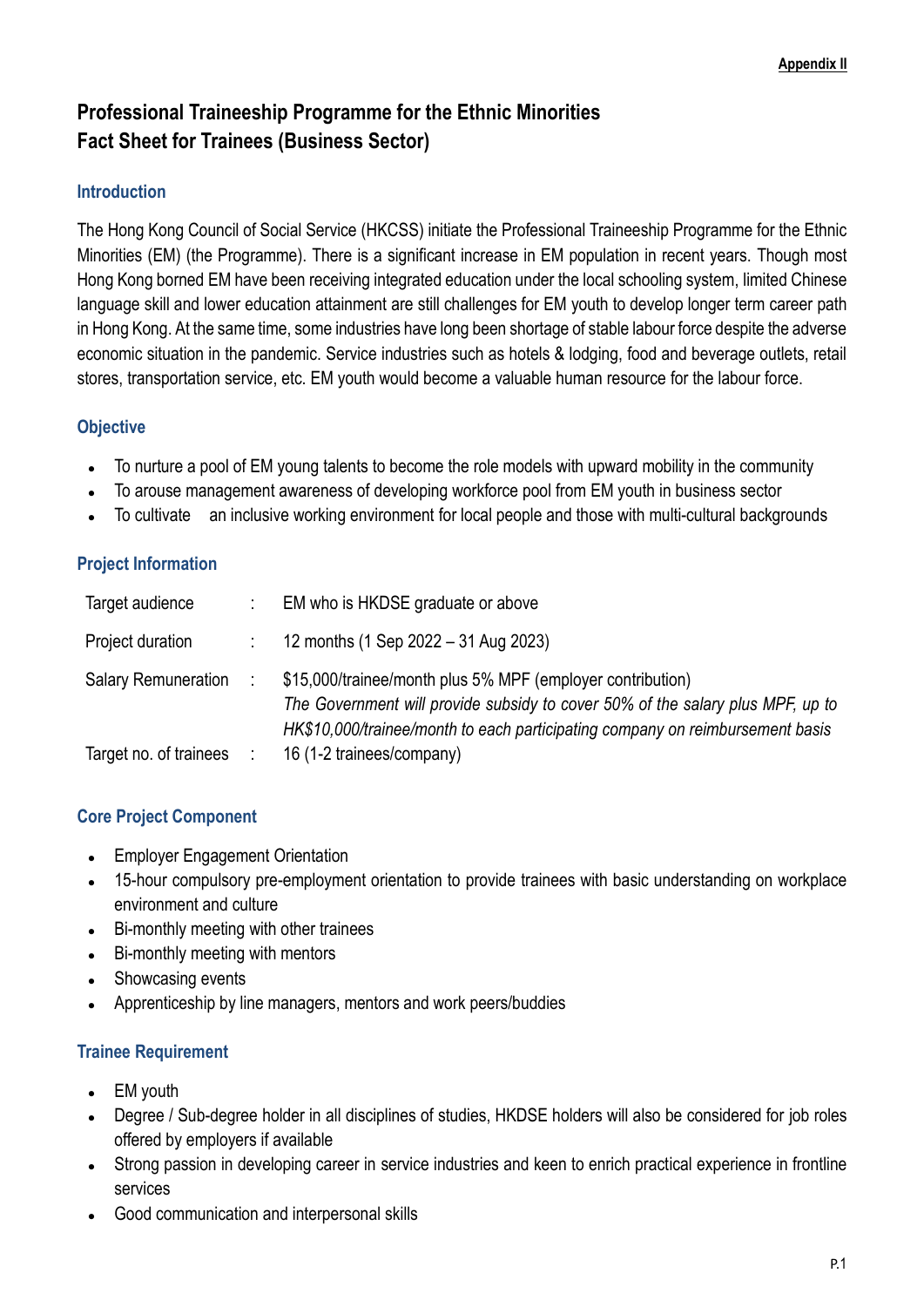- ⚫ With positive attitude to understand the working culture in Hong Kong
- Good command of spoken and written English will be preferred
- ⚫ Proficiency in MS office will be preferred
- Fair command of spoken and written Chinese will be an advantage

#### **Participating companies are requested to indicate their required Job Description (JD).**

#### **Recruitment**

The trainee recruitment will commence from 30 May 2022 – 20 June 2022.

#### **Selection & Matching**

HKCSS will conduct the talent matching exercise and interview will be arranged by respective employer.

#### **Employment**

It will be a 12-month placement in the employer company.

#### **Employer Engagement and Commitment**

We expect employers' support in the following area:

- 1. Create job position(s) for 12 months with job description (function, roles and responsibilities) to be provided.
- 2. Provide necessary equipment, tools and facilities to carry out the job.
- 3. Fulfill legal obligations as an employer, including basic salary remuneration (HK\$15,000/month), Mandatory Provident Fund (HK\$750/month), insurance, annual leave and other compensation & fringe benefits (where appropriate, as per offer of the employer). The Government will provide subsidy to cover 50% of the salary plus MPF costs, up to HK\$10,000/trainee/month to each participating company on reimbursement basis.
- 4. Conduct orientation and/or in-house trainings to help the trainee(s) adapt to work in the company
- 5. Allow the trainee(s) to attend external trainings as part of their paid working hours (except the 15-hour onboarding training):
	- a. 15-hour on-boarding training
	- b. Bi-monthly meeting with trainees (~2 hours/session, ~6 sessions in total )
	- c. Bi-monthly meeting with mentors (~2 hours/session, ~6 sessions in total)
	- d. Showcasing Events and Closing Ceremony (~20 hours)
	- e. Company visits (if any)
	- f. Other trainings provided by HKCSS (if any)
- 6. Provide an enabling and inclusive environment with mentor support for the trainee(s). One mentor from the management will be assigned to each trainee. The mentor and trainee will meet at least once a quarter, the trainee shall share his/her thoughts, observations through work and explore for aspirations from the mentor. (1 hour/meeting, at least 4 meetings)
- 7. Regular check-in and giving feedback for the trainee(s):
	- a. Give feedback / areas of improvement by direct supervisor / department head for each trainee per 6 month placement. (1 hour/meeting, at least 2 meeting)
	- b. Give feedback by HR on each trainee's work performance, strengths, and weaknesses and advice on career planning by the end of the placement. (1 hour/meeting, at least 1 meeting)
- 8. Documentation of trainee(s)' achievement and experience with supplied template
- 9. Support and participate in assessment and impact stories conducted by HKCSS and relevant parties in